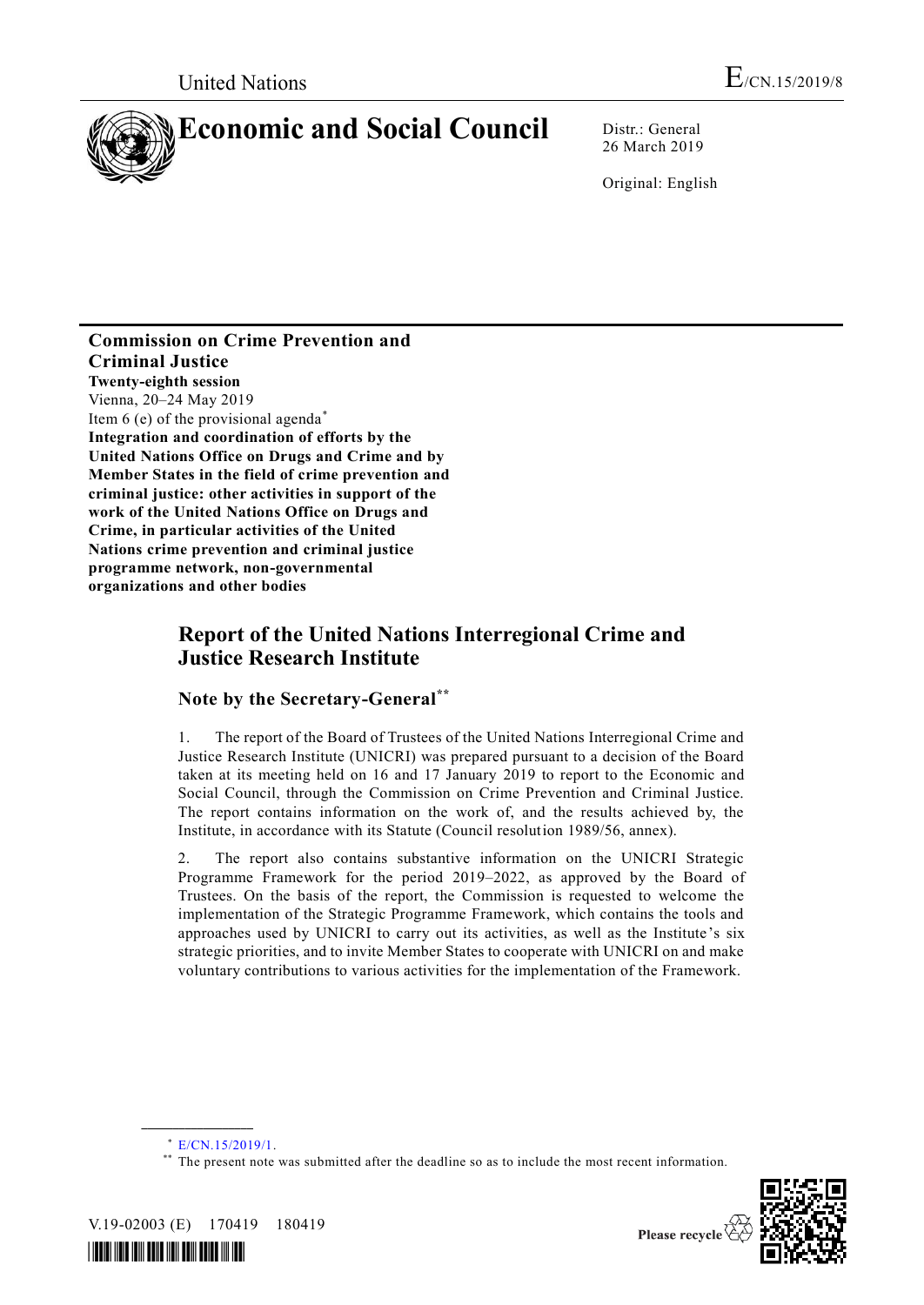# **Results achieved by the United Nations Interregional Crime and Justice Research Institute**

#### **Report of the Board of Trustees**

## **I. Introduction**

1. The United Nations Interregional Crime and Justice Research Institute (UNICRI) was established pursuant to Economic and Social Council resolution 1086 B (XXXIX) of 1965. The Institute is an autonomous institution of the United Nations and is governed by its Board of Trustees, which provides strategic direction and contributes to the setting of priorities. The Board reports periodically to the Economic and Social Council through the Commission on Crime Prevention and Criminal Justice.

2. Within the broad scope of its mandate to develop and implement improved policies in the field of crime prevention and control, the mission of UNICRI is to advance justice and the rule of law in support of peace and sustainable development.

3. UNICRI works in specialized niches and selected areas within the fields of crime prevention, justice, security governance, and the risks and benefits of technological advances. UNICRI provides a vital foundation for United Nations policy and operations through its cutting-edge and specialized training and capacitybuilding programmes. The Institute serves as a conduit for channelling innovative ideas from within and outside the United Nations system.

4. In 2018, UNICRI continued to deploy a wide range of tools through partnerships and the provision of technical assistance to multiple actors worldwide, tailoring its approach to the particular dynamics of specific countries, regions and local contexts.

### **A. Strategic Programme Framework**

5. Relying on the information it has accumulated through research, needs assessments and analyses of evolving trends, as well as on feedback received from partners, academics, civil society actors, policymakers and practitioners, UNICRI has identified the following threats and challenges to be addressed:

- Radicalization and violent extremism: the lack of context-specific responses, weak criminal justice systems, and gaps in national and transnational cooperation
- The involvement of transnational organized criminal groups in licit and illicit markets: shadow economies, illicit financial flows and possible links with terrorist networks
- Weak security governance and rule of law and lack of institutional accountability in post-conflict areas
- High-tech security: encompassing global threats and solutions
- Threats to crowded spaces and vulnerable targets
- Vulnerabilities to criminal exploitation, gender inequalities and human rights violations against vulnerable populations
- Emerging trends in crimes impacting the environment: illegal extra ction, the use of and trade in environmental resources and trafficking in hazardous substances

6. To address these threats and challenges, the Institute developed tailored, context-specific interventions based on concrete needs and citizen-centred approaches. In particular, the local dimension of its action was strengthened, as one of the principal challenges in the upcoming decades will be to build secure, resilient and flourishing communities.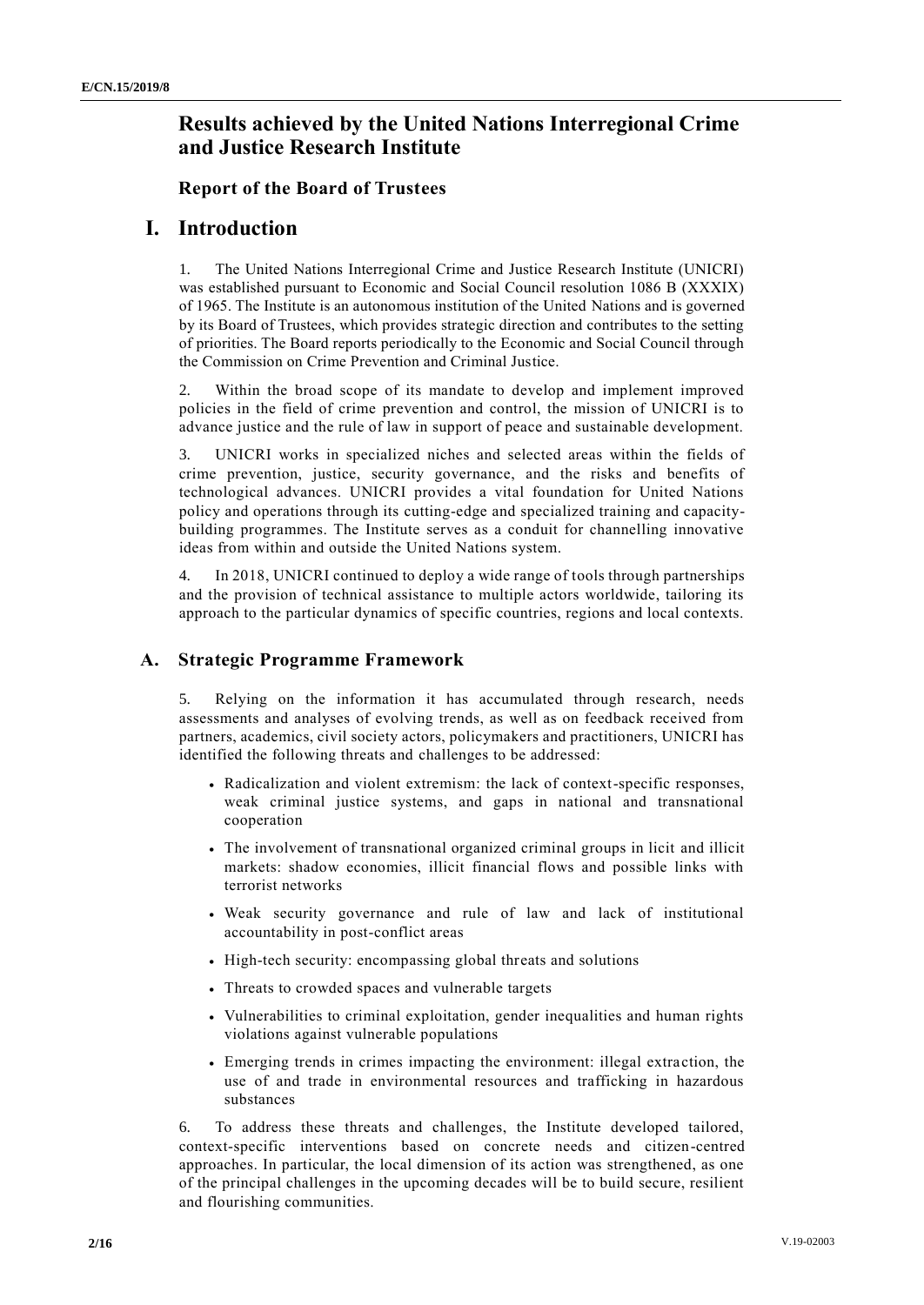7. Reflecting the threats and challenges identified, a new Strategic Programme Framework has been developed by UNICRI for the period 2019–2022, focusing on the following strategic priorities:

(a) Preventing and countering violent extremism;

(b) Countering organized crime and fighting all forms of trafficking and illicit financial flows;

- (c) Reinforcing the rule of law in post-conflict countries;
- (d) Security through research, technology and innovation;
- (e) Threat response and risk mitigation: security governance;

(f) Preventing crime through the protection and empowerment of vulnerable groups.

8. The criminal justice, security and governance issues highlighted within the Strategic Programme Framework, along with the strategic priorities of the Framework, have been carefully crafted to support and contribute to the Sustainable Development Goals. Implementing the strategic priorities established in the Framework reflects the aspirations embedded within the Sustainable Development Goals, and the Institute has the tools and expertise related to research, training delivery, capacity-building, technical assistance and policy support to assist intergovernmental, governmental and non-governmental organizations in achieving the goals. The Institute's priorities are aligned in particular with Goal 16 of the Sustainable Development Goals, which entails the promotion of peaceful and inclusive societies, access to justice and building effective and accountable institutions, as well as Goals 2 to 6, 8, 9, 11, 14 and 15.

#### **B. Tools and approaches**

In order to achieve these goals and confront the evolving array of traditional and emerging threats, UNICRI adopted a multisectoral and holistic approach, incorporating applied and action-oriented research, the exchange and dissemination of knowledge, training and the creation of strong partnerships as integral components.

10. UNICRI promoted research to expand the knowledge and understanding of problems and tailor appropriate interventions. Specific research areas in 2018 included a compilation of good practices and lessons learned for a comprehensive approach to rehabilitating and reintegrating violent extremist offenders, enhancing the understanding of crimes that have serious impacts on the environment, the development of a comprehensive analytical framework to advance the understanding of different types of illicit financial flows, and the evaluation of innovative projects and activities aimed at preventing and countering radicalization, terrorist recruitment and violent extremism. Research initiatives were aimed at providing comparative information on different policy options and their actual or potential success, thus supporting and contributing to an effective programme design and implementation process. Moreover, to support the formulation of targeted social and criminal policy strategies, research carried out by the Institute was also aimed at exploring how crime and violence hinder development. Activities in that area included the collection of qualitative and quantitative data and the analysis of multiple relationships between processes of socioeconomic development, trends in crime and the functioning of criminal justice systems.

11. The Institute's training programme served as a worldwide centre for excellence on issues of security, justice and human rights, and actively contributed to the establishment of sound and sustainable mechanisms for transferring the internal expertise of the Institute. Drawing on a well-developed in-house capacity to design, deliver, manage and evaluate learning activities, UNICRI training personnel took a cross-cutting approach to their work in the various priority focus areas of the Institute. The work included continued technical support for the implementation of the Master's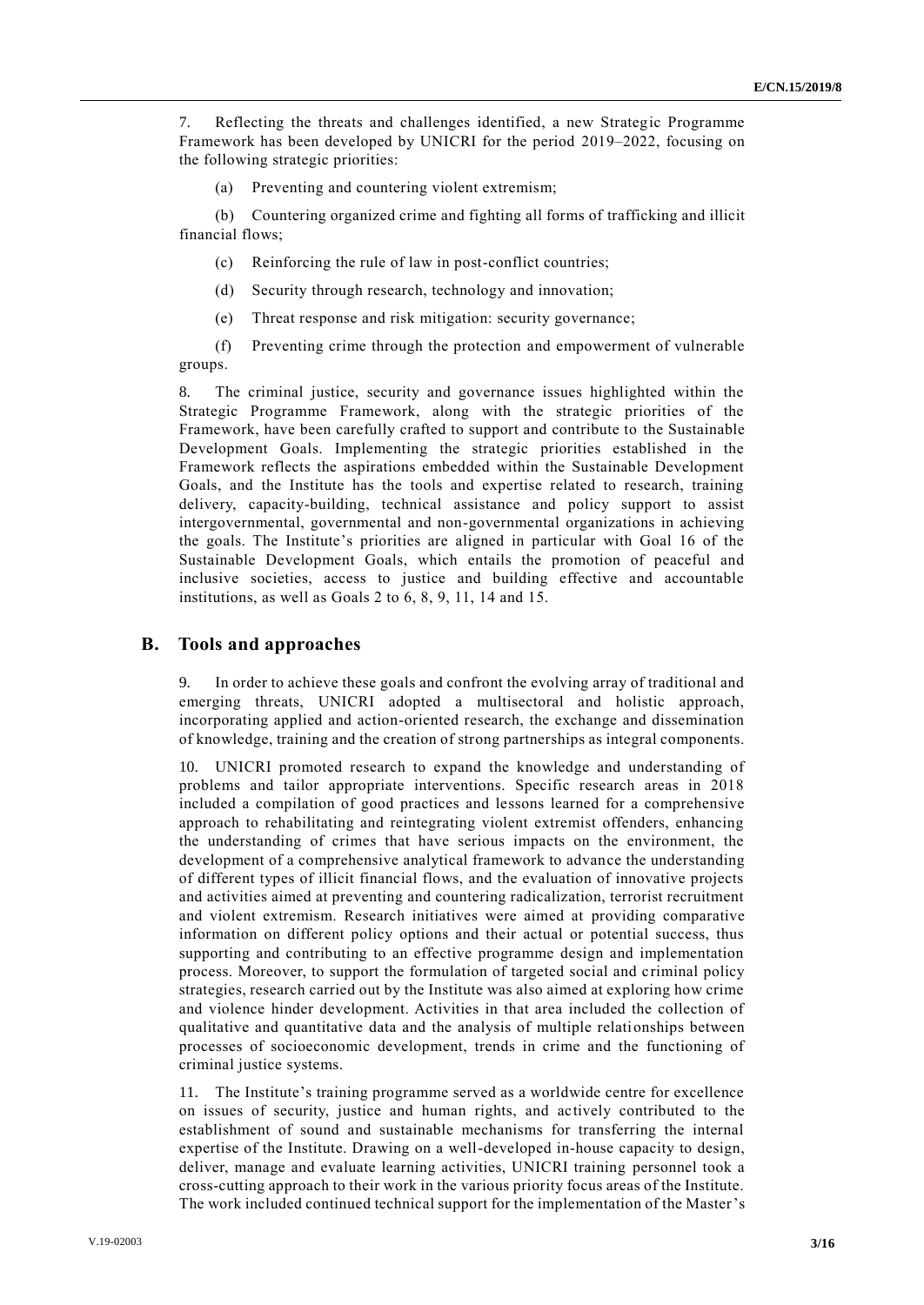degree programme and short post-graduate education courses, which were centred around the principles of the Institute's mandate and were focused on crime prevention, criminal justice, security, international criminal law and human rights. That was complemented by tailor-made professional training to develop the capacity of judicial, legislative, law enforcement and prison personnel, psychologists, social workers and media professionals. Training that employed modern and effective training methodologies was developed and delivered to relevant stakeholders, with the support of a highly-renowned network of experts and partnerships. The pool of experts used for training consisted of the Institute's internal subject-matter experts, as well as academics, practitioners and relevant senior United Nations officials, ensuring the provision of diverse insights and perspectives. As in past years, a number of topics related to organized crime and transnational crime, including, but not limited to, drug trafficking, terrorism, trafficking in persons, environmental crime and the rule of law, were taught by staff members of UNODC. At the same time, UNICRI contributed to the revision of university-level teaching modules on crime prevention and criminal justice within the framework of the UNODC Education for Justice initiative. Two of the modules will be tested during the implementation of the Institute's 2018–2019 Master of Laws in Transnational Crime and Justice programme.

12. UNICRI continued to provide on-the-ground practical advice and mentoring in a multitude of highly specialized crime- and justice-related thematic areas. In addition, UNICRI supported a broad range of actors in the process of designing, planning and implementing medium- to long-term programmes. The Institute also advised counterparts on crime and justice-related issues at both the policy and operational levels, in order to enable them to respond more effectively to specific challenges.

13. Serving as a platform for consultation and cooperation among Member States, local government institutions, research institutions, international organizations, private entities and civil society, UNICRI played a crucial role in organizing and coordinating efforts to identify cutting-edge ideas and up-to-date approaches. In 2018, UNICRI expanded it partnerships and networking efforts in order to successfully carry out its mandate and support the overall mission of the United Nations, working closely with a variety of stakeholders, including governments, civil society organizations, academic institutions and international organizations, as well as a range of subject-matter experts. Through participatory engagement, UNICRI brought together policymakers, practitioners and academics to ensure that programmatic efforts were carried out by means of a holistic approach. Moreover, such an approach was taken in the development of the joint UNICRI-UNODC programmes to support Nigeria in preventing and countering violent extremism and in rehabilitating and integrating violent extremist and/or terrorist offenders in prison settings, and to build capacity to address linkages between terrorism and transnational organized crime, which were submitted to the Office of Counter-Terrorism Consolidated Multi-Year Appeal for 2019–2020 in December 2018.

14. As part of the unique role of UNICRI, the many good practices and lessons learned arising from its programmes and activities were shared with the international community and served as a global resource. UNICRI employed various methods to enhance learning and raise awareness in the field of crime and justice, such as the organization and hosting of international conferences, workshops, specialized courses for practitioners and the annual Master of Laws in Transnational Crime and Justice degree programme. Furthermore, UNICRI directly supported the professional development of national stakeholders in the field, while also promoting cooperation, knowledge-sharing and increased awareness among them based on the Institute 's acquired expertise and international good practices. Those efforts were strengthened by the Institute's serial publications, including the magazine *Freedom from Fear (F3)*, as well as policy papers and specialized materials concerning the Institute 's research projects, training efforts and field activities.

15. In 2018, UNICRI celebrated 50 years in advancing justice and security through innovation and dialogue at a side event held in Vienna on the margins of the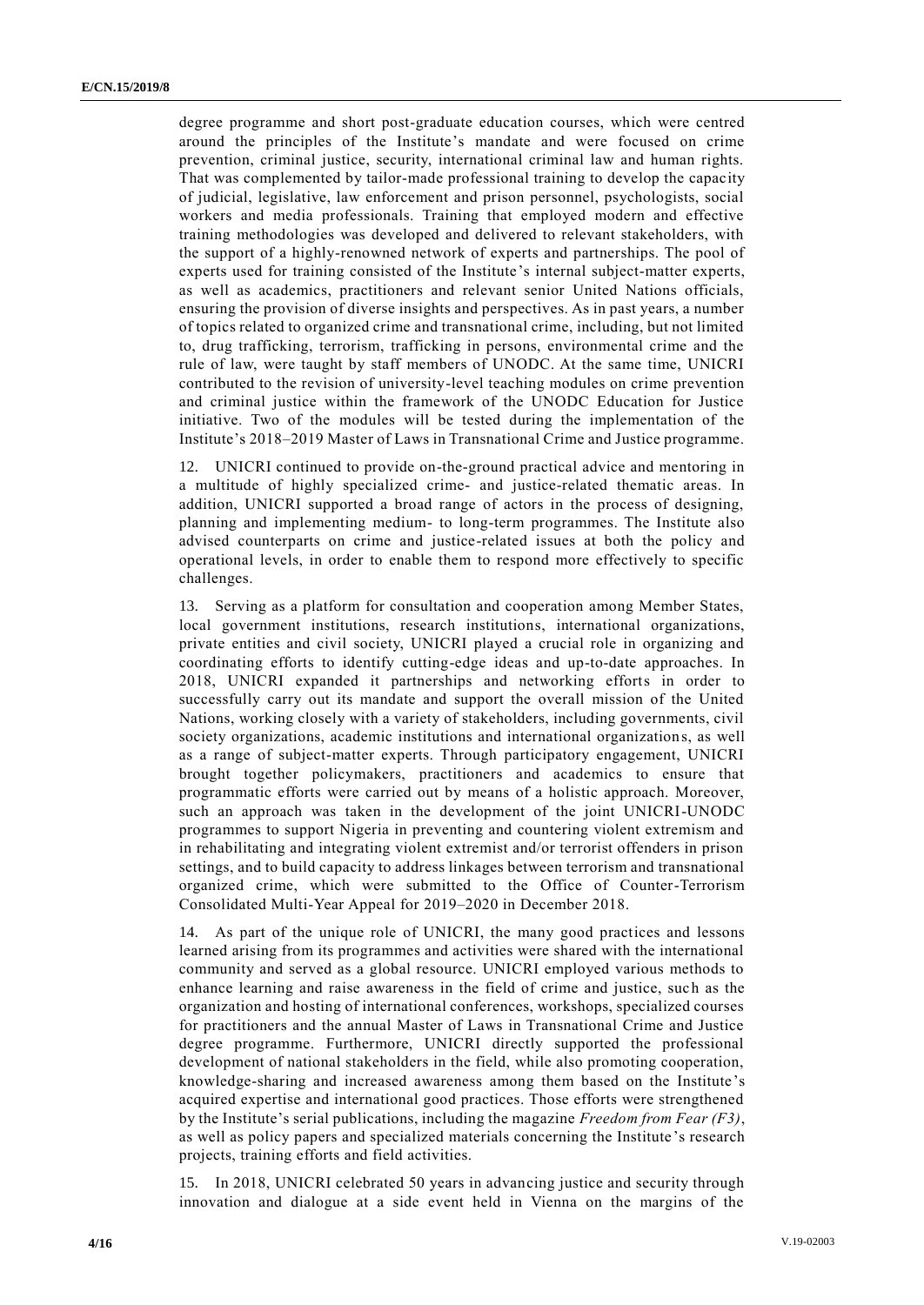twenty-seventh session of the Commission on Crime Prevention and Criminal Justice. Co-sponsored by the Permanent Mission of Italy to the International Organizations in Vienna, the side event focused on the role of civil society in countering radicalization and violent extremism, and on enhancing security, human rights and development through research, technology and innovation. During the side event, in a session on the legacy of Judge Giovanni Falcone in the fight against transnational organized crime, UNICRI nominated Maria Falcone as an advocate for UNICRI.

16. The present report of the Board of Trustees contains a summary of the work carried out by UNICRI in 2018, in line with the strategic priorities of UNICRI described above, as well as substantive information on the Strategic Programme Framework for the period 2019–2022, as approved by the Board of Trustees.

17. The work undertaken by UNICRI in 2018 was funded exclusively from voluntary contributions. Its primary donors were Canada, Chile, France, Italy, the Netherlands, Thailand, the United States of America, the European Commission, the European Union, and several private companies, foundations and international organizations.

18. The work of UNICRI made a broad impact at the country, regional and international levels, and the beneficiaries of its technical assistance were wide-ranging. Its programme of activities was delivered through UNICRI headquarters in Turin, Italy, and an extended network of offices, including the Liaison Office in Rome, the project offices in Brussels and Geneva and the centres of excellence on chemical, biological, radiological and nuclear risk mitigation in Algiers, Amman, Manila, Nairobi, Rabat, Tashkent and Tbilisi.

### **II. Preventing and countering violent extremism**

19. As a signatory to the United Nations Global Counter-Terrorism Coordination Compact, UNICRI contributed to the implementation of coordinated and coherent efforts across the United Nations system to prevent and counter terrorism. The Institute played a key role in supporting Member States in translating the good practices identified within the United Nations Global Counter-Terrorism Strategy into national policies.

20. Drawing on more than 15 years of experience in the field of preventing and countering violent extremism, UNICRI identified three priority areas for its future initiatives in support of the Global Counter-Terrorism Strategy and related resolutions: (a) enhancing efforts to rehabilitate and reintegrate violent extremist offenders and returning foreign terrorist fighters, both inside and outside prisons; (b) supporting local communities and civil society organizations in preventing and countering radicalization and extremist activity; and (c) working with vulnerable populations, in particular at-risk youth, to strengthen the prevention and countering of violent extremism through empowerment and resilience-building.

21. Throughout 2018, UNICRI worked to enhance understanding of the nexus between transnational organized crime and terrorism, and assisted Member States in incorporating effective measures into their crime prevention and counter-terrorism strategies. Efforts in that regard included initiatives aimed at improving policies to prevent trafficking in, inter alia, persons, drugs, arms and chemical, biological, radiological and nuclear materials, both for profit and operational purposes.

#### **A. Rehabilitation and reintegration of violent extremist offenders**

22. UNICRI has developed considerable expertise in the area of rehabilitation and reintegration of violent extremist offenders. During 2018, the Institute continued to support Member States in translating into national policies the generalized good practices of the Global Counterterrorism Forum Rome Memorandum, which addresses the rehabilitation needs of incarcerated violent extremists. Cooperation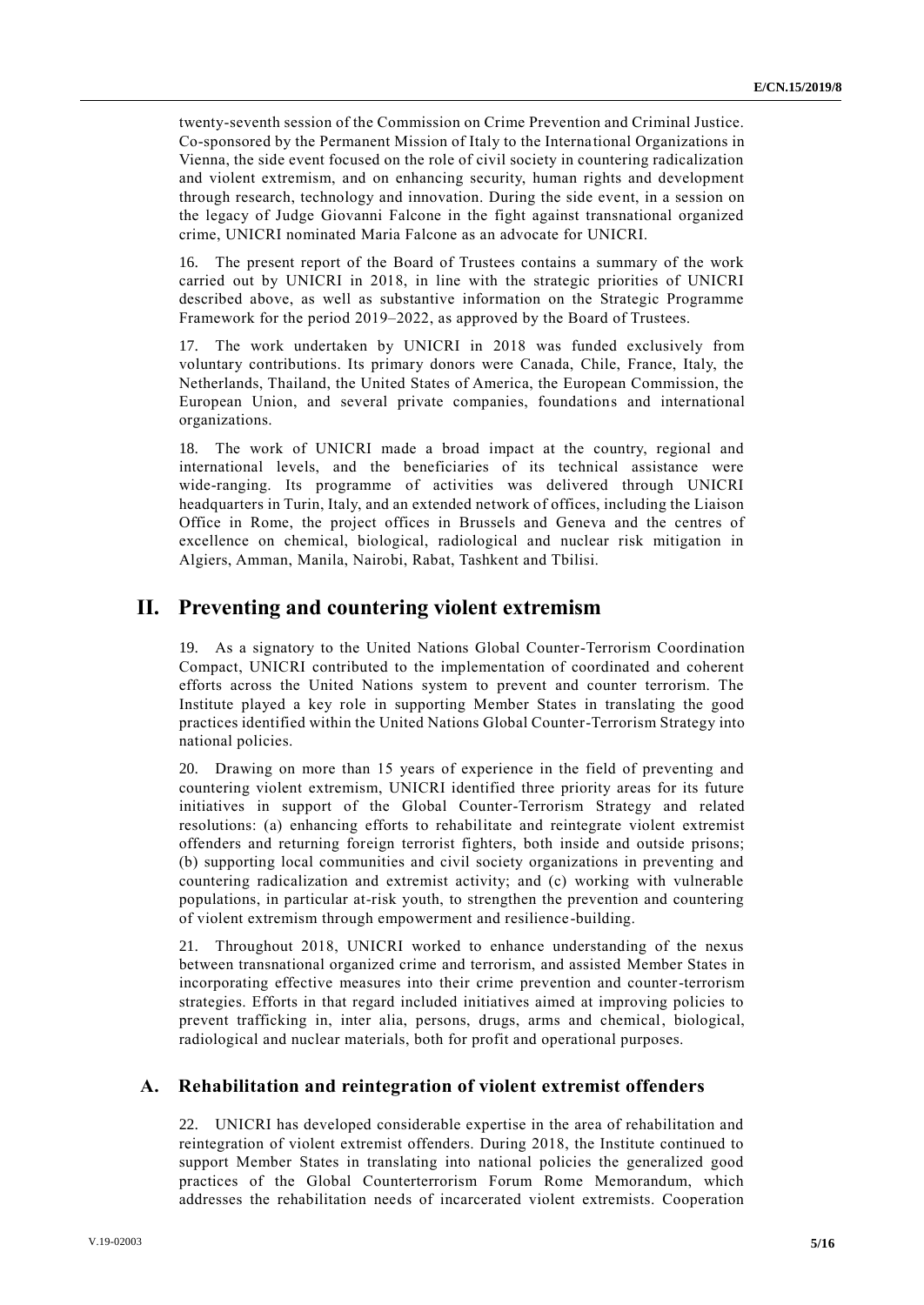with Member States (Indonesia, Jordan, Kenya, Mali, Morocco, the Philippines and Thailand) was established to develop and implement tailored rehabilitation and reintegration programmes for violent extremist offenders and high-risk inmates in prison settings.

23. Within that framework, support was provided to bridge the gaps between in-prison and community-based care, strengthen cooperation and information-sharing networks among stakeholders, increase capacity and raise awareness among communities in order to promote successful social reintegration.

24. Among the initiatives in that area, a training-of-trainers course for psychologists and social workers was held in Jordan. The course was aimed at enhancing knowledge and capacity in relation to treating violent extremist inmates and at providing instruction on ways to counter violent extremism and employ effective rehabilitation and reintegration strategies.

25. Building on the lessons learned in cooperation and partnership with Member States, UNICRI organized the conference on the theme "Bridging the gaps between prison and community-based rehabilitation and reintegration programmes for violent extremist offenders: good practices, lessons learned and a comprehensive way forward". Representatives of Governments and international and regional organizations from more than 20 countries discussed strategies and challenges with regard to enhancing rehabilitation throughout the criminal justice system, including during the pretrial and post-conviction stages. In that connection, pretrial diversion programmes and national strategies that take into account the potential role of religious leaders, psychologists and family members were considered crucial to better managing prison settings.

26. Data and analysis stemming from the debates held at international conferences and the expertise gained over the past 15 years were consolidated in a publication entitled *Strengthening Efforts to Prevent and Counter Violent Extremism: Good Practices and Lessons Learned for a Comprehensive Approach to Rehabilitation and Reintegration of Violent Extremist Offenders*.

27. Within the framework of the High-level Conference of Heads of Counter-Terrorism Agencies of Member States, convened by the Secretary-General at United Nations Headquarters in New York on 28 and 29 June 2018, UNICRI and the Permanent Mission of the United States to the United Nations co-organized a side event on the theme "Rehabilitation and reintegration of foreign terrorist fighters and violent extremist offenders". The side event was focused on context-specific models to support Member States in designing risk assessment tools, implementing customized rehabilitation and reintegration pathways in prison and after release, diverting juveniles from the criminal justice system, strengthening stakeholders' capacity and engagement in order to sustain cooperation and long-term commitment, and developing national action plans.

#### **B. Countering radicalization and violent extremism in the Sahel-Maghreb region through the engagement of civil society**

28. Focusing on the Sahel-Maghreb region, UNICRI supported civil society in the implementation and evaluation of innovative projects aimed at preventing and countering radicalization, terrorist recruitment and violent extremism. Since 2015, UNICRI has been piloting diverse grass-roots projects with the aim of developing a tested methodology for the identification, selection, engagement, monitoring and evaluation of promising grass-roots interventions. The project supports existing research by providing empirical information on what is effective in countering violent extremism and why. It seeks to understand the reasons behind the greater impact of and higher prospects for sustainability of certain activities. The approach taken by the pilot project is applicable to other regions that are affected by similar phenomena.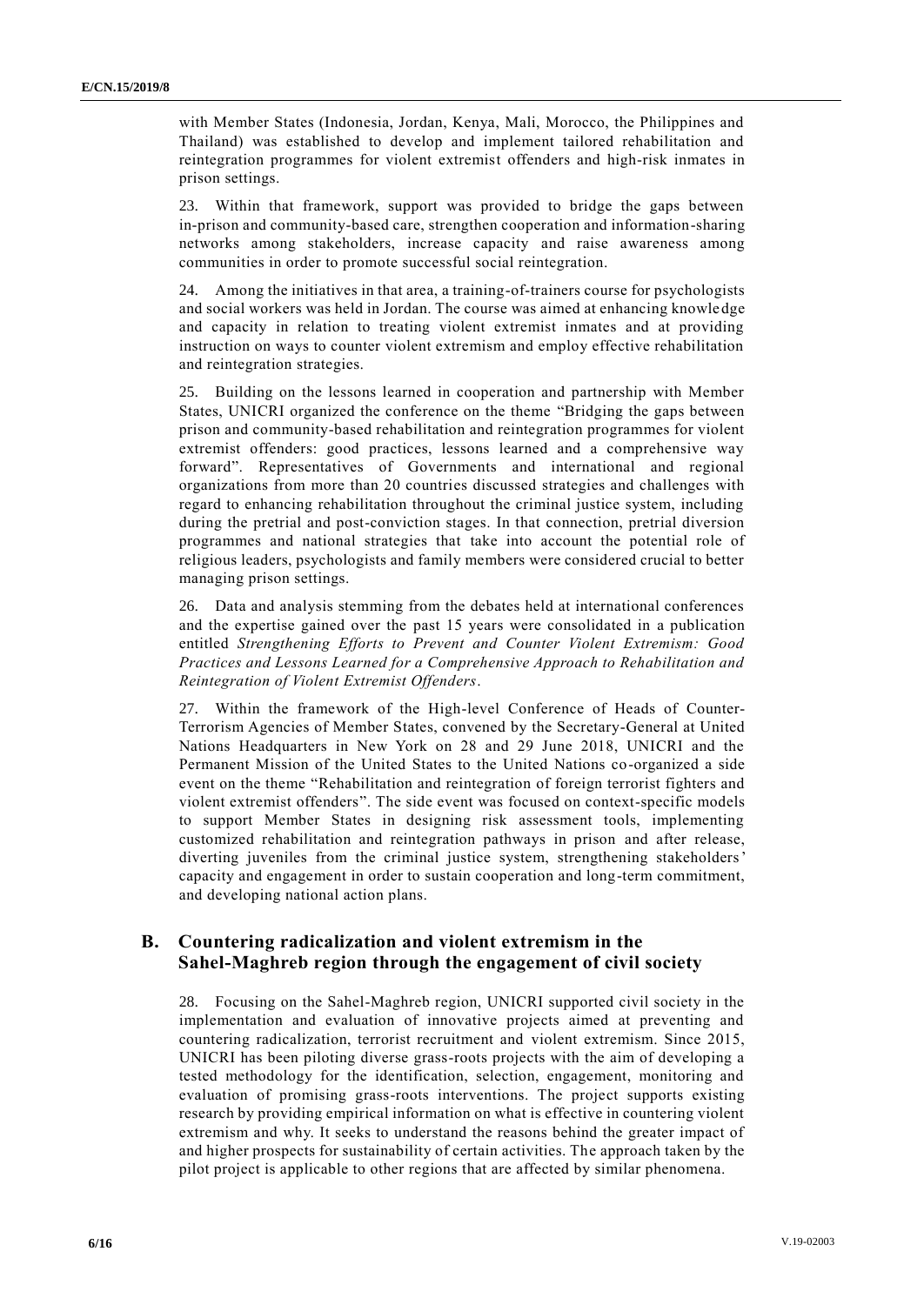29. In 2018, UNICRI provided micro-grants to more than 70 civil society organizations to implement small-scale interventions involving a diverse range of target groups composed of young people, women, religious leaders, farmers, journalists and local authorities. The interventions addressed a wide range of themes, such as the promotion of human rights, conflict management, citizen participation, religious tolerance, women's rights, media empowerment and cultural issues.

30. The grantees delivered a variety of outputs, including research papers on the key drivers of radicalization, training and audiovisual materials, and events to raise awareness about community resilience against violent extremism. In addition, UNICRI created a repository database in different languages of all the deliverables produced by the grantees. With the Institute's support, the grantees have empowered community actors in the implementation of peacebuilding initiatives and have increased the capacity of communities to overcome challenges and threats related to radicalization.

#### **C. Assessing the preconditions for developing a pilot programme to divert juveniles from violent extremism**

31. On the basis of the results of consultations and the knowledge acquired over the years, UNICRI continued to shed light on the vulnerability of children and juveniles in the context of counter-terrorism.

32. Following a study on foreign terrorist fighters and vulnerable groups at risk of being involved in terrorism activities, UNICRI conducted an analysis of juvenile justice systems and alternative measures and diversion programmes in five selected Member States. In that connection, UNICRI expanded the diversion programme in Kenya with a view to further developing its research and supporting the development of international guidelines to improve probation mechanisms, diversion and alternative measures for the protection of vulnerable groups allegedly involved in terrorism activities.

33. Two workshops were held in Nairobi to review the benefits of diversion and alternative measures in tackling the radicalization cycle. The first workshop involved participants from the probation services and the judiciary and included the sharing of probation models for juveniles with serious crime records developed by the Netherlands, the United Kingdom of Great Britain and Northern Ireland and Italy. Other international standards were also discussed and considered within the local context, to better focus the action needed by the national Government.

34. The second workshop involved officers from the judiciary and the probation and social services, who were trained to identify the main priorities of a road map of alternative measures for juveniles allegedly involved in terrorism and other serious crime. Four main areas of intervention were identified: legislative reform, capacity-building, programme development and regional coordination; the key stakeholders to lead the process were also identified.

#### **D. Nexus between terrorism and organized crime**

35. Under the umbrella of the Global Counterterrorism Forum, and building on its long-standing expertise, UNICRI partnered with the Government of the Netherlands to launch the Nexus between Transnational Organized Crime and Terrorism Initiative.

36. The initiative focuses on the regional variations of the nexus, in all its forms and manifestations. In 2018, regional workshops were held in the Balkan region (Tirana, February 2018); the South and South-East Asia region (Singapore, March 2018); and the Horn of Africa and East Africa region (Nairobi, May 2018).

37. A diverse range of relevant stakeholders took part in the workshops, including representatives of government agencies, academia, the private sector, international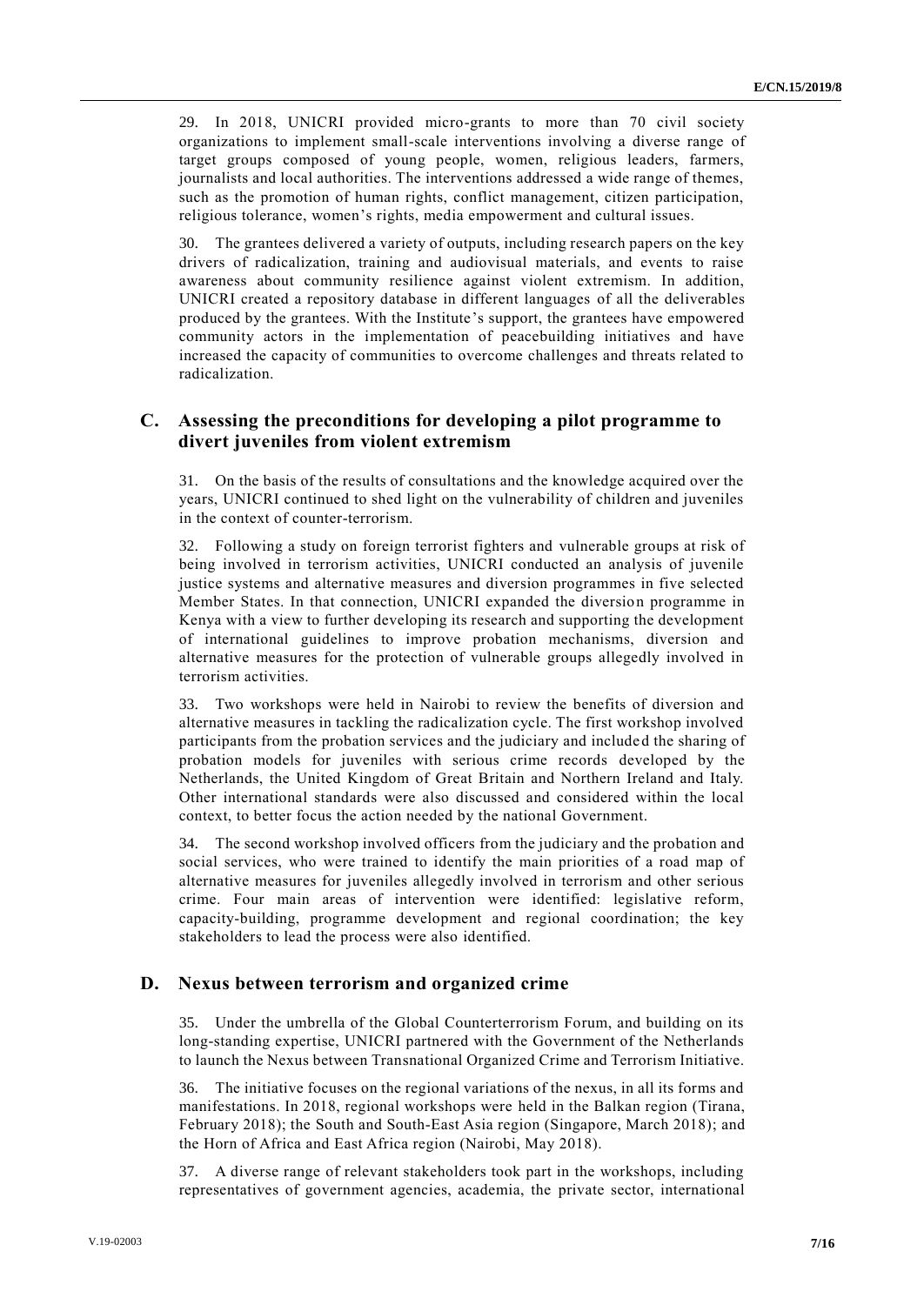and regional organizations, and civil society and non-governmental organizations. The workshops involved close cooperation and coordination between UNICRI and UNODC; UNODC experts attended all of the workshops and contributed actively to the sharing of experiences and lessons learned in relation to the nexus between terrorism and organized crime, as well as to the development of a good practices document. In parallel, UNICRI experts attended several UNODC workshops and training sessions in order to provide an overview of the analytical framework for the concepts related to the nexus and how to address it.

38. On the basis of the information and data gathered during the workshops, and after further consultations with relevant stakeholders, UNICRI, in cooperation with the Netherlands and under the auspices of the Global Counterterrorism Forum, developed a document entitled "The Hague good practices on the nexus between transnational organized crime and terrorism". The document was endorsed at the ninth ministerial plenary meeting of the Global Counterterrorism Forum, held in New York in September 2018, and was presented in October 2018 at an open briefing by the Counter-Terrorism Committee on the nexus between international terrorism and transnational organized crime.

39. In order to translate the good practices contained in the document into concrete actions, UNICRI is currently developing a toolkit that is expected to help Member States to better understand and identify the nexus between transnational organized crime and terrorism and how it is manifested and facilitated in specific contexts, including how the phenomenon works to erode State capacity and overall security, and that is expected to provide Member States with guidance on responding to the links between organized crime and terrorism, as well as on building capacity, in order to further enable them to address the nexus and its associated crimes. The toolkit is expected to be made available in the first quarter of 2019.

# **III. Countering organized crime and fighting all forms of trafficking and illicit financial flows**

40. UNICRI continued to assist Member States in enhancing their capacities to detect, investigate and prosecute all forms of illicit trafficking, including trafficking in precious metals and gemstones, counterfeit products, hazardous waste and chemical, biological, radiological and nuclear material.

41. Initiatives in that area led to the production and dissemination of advanced knowledge about the evolution of organized crime strategies, the connections between different forms of illicit trafficking, and the illicit financial flows generated by them.

42. Furthermore, the initiatives contributed to the identification of the key drivers behind illicit movements of funds and provided government agencies with up-to-date technical expertise on how to better prevent, counter and predict organized criminal activities and how to better trace, freeze, seize, confiscate and recover assets linked to major acts of corruption.

#### **A. Assisting countries in asset recovery**

43. UNICRI continued to assist Egypt, Libya and Tunisia, and the Camden Asset Recovery Inter-Agency Network, in the establishment of new mechanisms to effectively trace and recover illicitly obtained assets.

44. The assistance included peer-to-peer missions, the delivery of expert technical advice on the drafting of laws and the organization of the Regional Forum on Asset Recovery in Tunis. The Regional Forum was attended by more than 50 participants from key countries of the Middle East and North Africa region, including Egypt, Libya and Tunisia, as well as by participants from Morocco and Jordan, who were invited by EuroMed Justice. Experts from France, Belgium and international and regional organizations also contributed to the Forum. The peer-to-peer missions and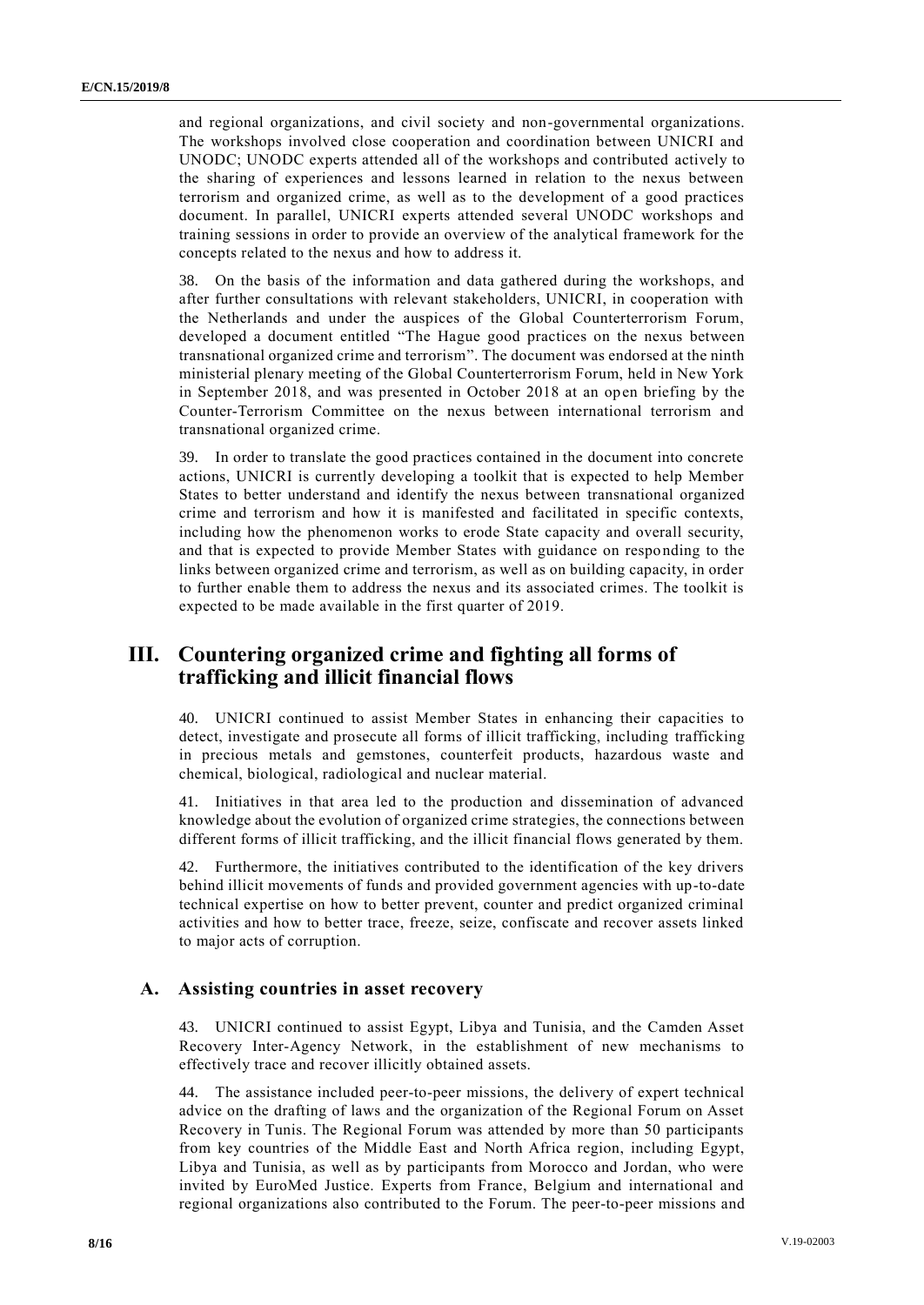the Regional Forum provided excellent opportunities for sharing information and good practices. Moreover, a new draft guide for forensic financial analysts, the final version of which is expected to be available in 2019, was prepared to assist in the methodical analysis of suspicious financial transactions that are often linked to money-laundering and other serious crimes.

45. In addition, mentoring was provided in specific cases to assist the participating countries in applying their existing laws to recover substantial amounts of funds that had been stolen by former regime officials.

#### **B. Sustainable Development Goal 16: improving the conceptualization and methods of analysis related to illicit financial flows through evidence-based research on target 16.4**

46. In order to advance understanding of the phenomenon of illicit financial flows and develop new analytical tools, UNICRI conducted country-level assessments of such flows across different world regions. The research served as an initial context-specific examination of illicit financial flows within a larger research agenda.

47. A key output of the research was a report on drivers and key factors related to illicit financial flows, and obstacles hampering economic and social development and impeding progress towards achieving Sustainable Development Goal 16. Existing research recognizes the importance of illicit financial flows for governance, and advocates for greater control over illicit movements of funds. However, the analysis of drivers, or enablers, of illicit financial flows is relatively scarce, with the few exceptions often lacking solid empirical data. The research attempted to fill that gap by focusing on the primary causal factors behind the dynamics of illicit financial flows.

48. Another important output was the development of a report on key tools that facilitates the updating and reclassifying of information. In that regard, UNICRI, with the technical support of the European Organization for Nuclear Research, and in cooperation with the Italian National Anti-Mafia and Counter-terrorism Directorate, tested how visualization technology can support the analysis of organized criminal groups' investments in the legal economy. The tool can support authorities in the identification of infiltration strategies and trends and promotes innovative approaches to estimating and visualizing the magnitude of illicit financial flows and their impact on socioeconomic development.

#### **C. Criminal case studies relating to intellectual property rights**

49. In cooperation with the European Union Intellectual Property Office, UNICRI continued to conduct in-depth analyses of case studies on infringements of intellectual property rights. The research was aimed at enhancing knowledge and developing the skills of key legal stakeholders in the fight against intellectual property offences.

50. A set of pilot case studies related to operations and investigations conducted by European law enforcement bodies in selected countries were analysed, with a view to enhancing knowledge and laying the foundation for the development of awareness-raising activities and training sessions for judges and prosecutors.

### **D. Capacity-building in relation to the involvement of transnational organized criminal groups in the precious metals and gemstones supply chain**

51. A capacity-building initiative on the involvement of transnational organized criminal groups in the precious metals and gemstones supply chain was developed for law enforcement agencies and relevant judicial officials, in collaboration with the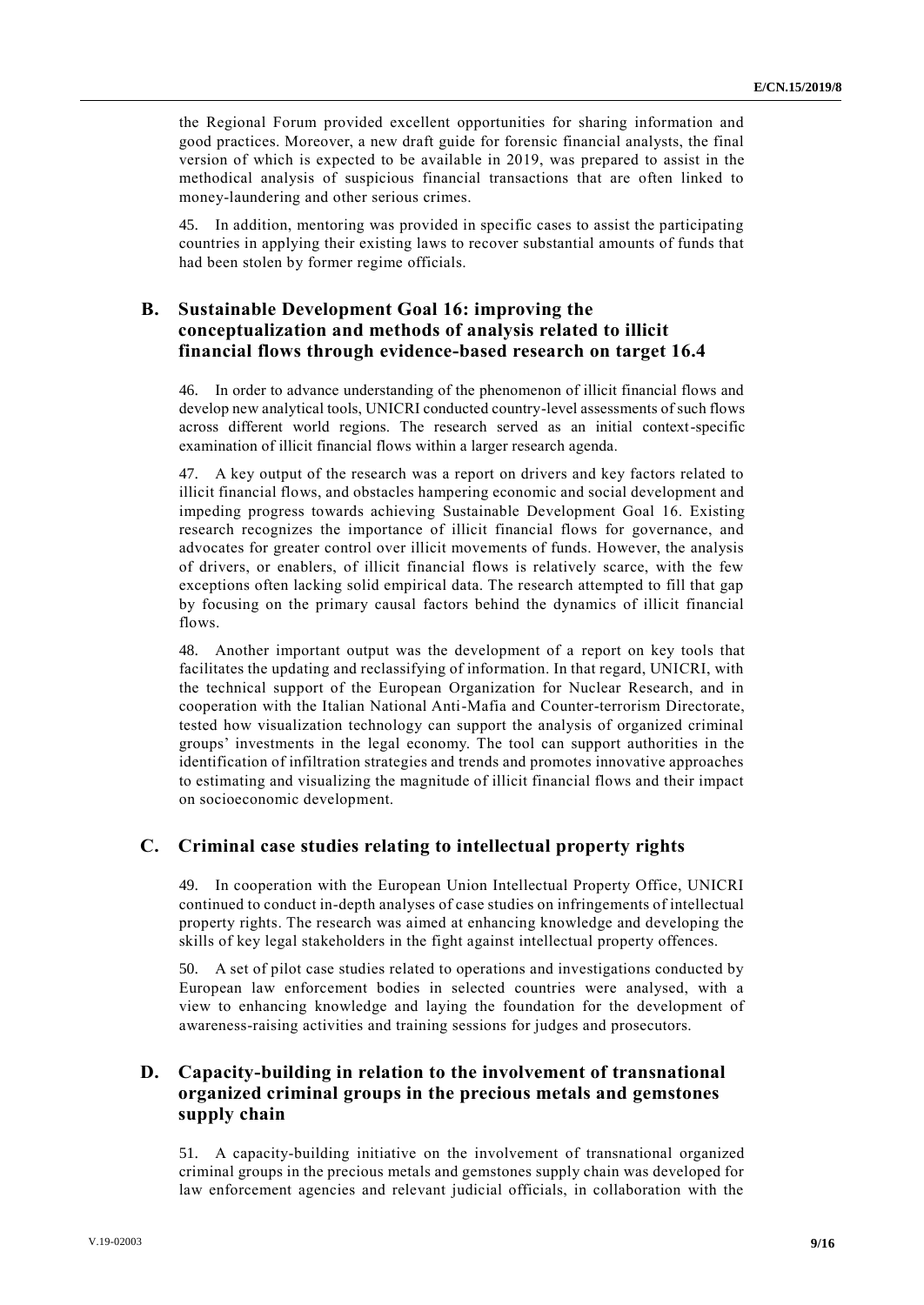National Commissioner of Police of South Africa. Under the initiative, training was provided to 45 senior-level participants representing several law enforcement agencies and the judiciary in different regions of South Africa. Representatives of the security sector of the mining industry contributed to the successful delivery of the training. The training provided an opportunity for informal networking and the sharing of investigative methods to combat organized crime involving illicit mining and the unauthorized sale of precious metals, and included information on relevant regulations and legislation.

#### **E. State of knowledge of crimes that have serious impacts on the environment**

52. In 2018, the United Nations Environment Programme and UNICRI published a report entitled *The State of Knowledge of Crimes that Have Serious Impacts on the Environment*. The report reviews the magnitude of the problem of crimes that have serious impacts on the environment, identifying key trends in terms of the main perpetrators and most-affected regions and countries in relation to six types of environmental crime. The report also describes the main gaps identified in relation to tackling environmental crime and the types of responses to such crime at the global, regional and national levels. It is expected that the outcomes of the study will contribute to increasing the capacity of Governments to prevent, combat and ultimately reduce environmental crime.

### **F. Master of Laws in Transnational Crime and Justice degree programme**

53. UNICRI has been expanding its postgraduate education programme, offering a wide range of on-campus and decentralized training programmes to meet a variety of professional needs in the field of international criminal justice and transnational crime. In 2018, UNICRI, in cooperation with the United Nations-mandated University for Peace, implemented the Master of Laws in Transnational Crime and Justice degree programme. The programme was attended by 37 students from 23 countries.

54. The students in the Master of Laws programme, together with five young attorneys, attended the eighth International Criminal Law Defence Seminar to reinforce their capacities in the field of international criminal justice and procedure. The seminar was organized in cooperation with the Office of Public Counsel for the Defence of the International Criminal Court. Thanks to the participation of renowned experts, the seminar represented a unique opportunity to acquire a deep understanding of defence within the framework of international criminal law.

#### **G. Programme of short courses**

55. In 2018, UNICRI organized spring and summer short courses on the nexus between transnational organized crime and terrorism, and on migration and human rights, in cooperation with John Cabot University. The courses provided the opportunity to examine professional, legal, social and academic perspectives through theoretical lectures, round-table discussions, dynamic case studies and practical exercises. During the intensive one-week courses, 50 participants were guided by eminent experts to critically deepen their knowledge of current issues related to migration, the protection of human rights, gender issues, crimes against the environment and the links between organized crime and terrorism.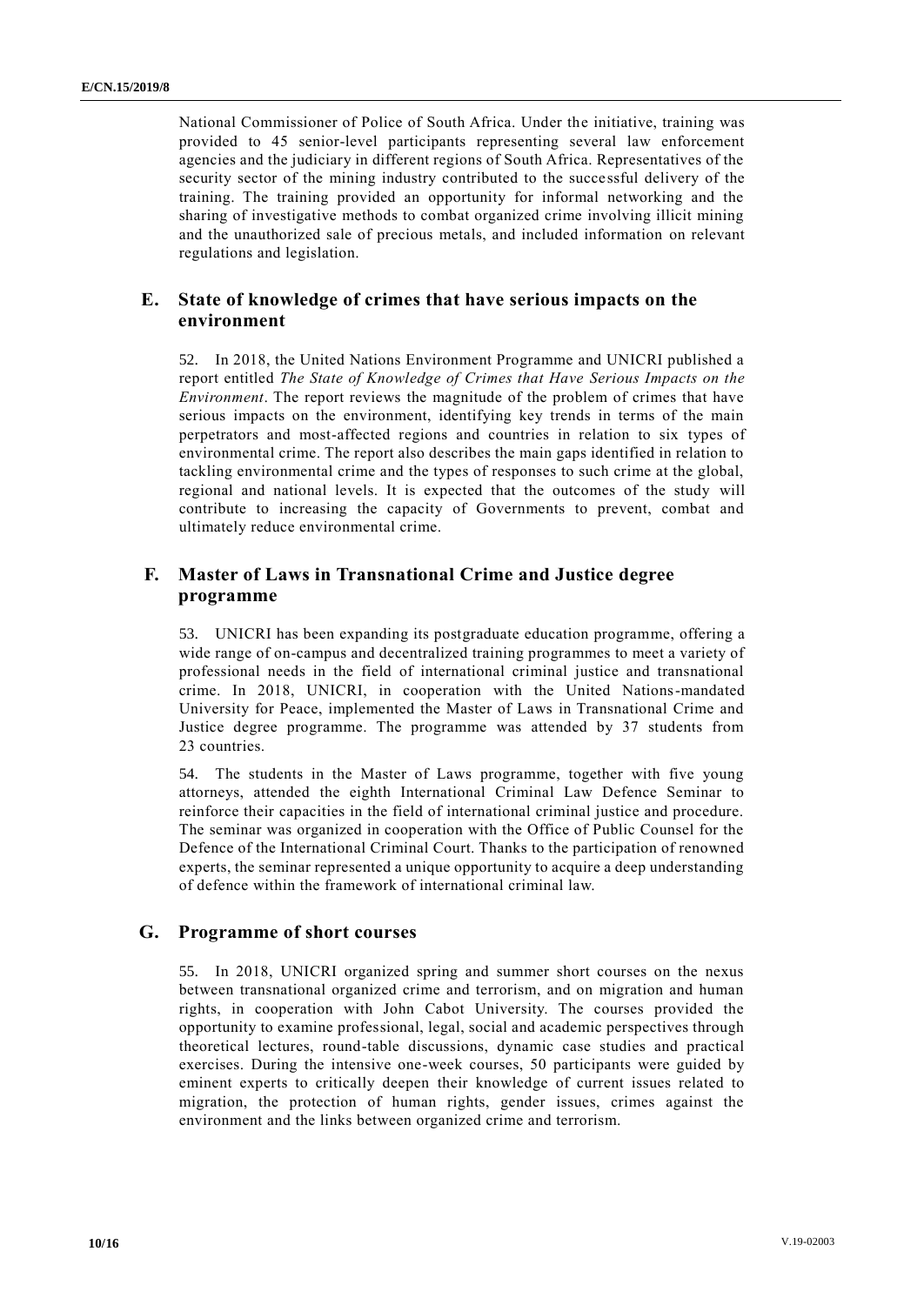### **IV. Reinforcing the rule of law in post-conflict countries**

56. In 2018, UNICRI undertook several initiatives to strengthen sustainable development, peacebuilding and democratic processes, including by promoting accountable institutions and the rule of law and building strong judicial institutions in post-conflict countries.

57. In that connection, the Institute worked to raise national stakeholders' awareness of the needs and gaps identified within their national systems in relation to fully complying with international juvenile justice standards in their counter-terrorism policies and practices.

58. The Institute's support to Member States in tracing and recovering assets linked to corruption and other forms of serious crime contributed to strengthening the rule of law and public confidence, and served as a model for post-conflict countries that are considering undertaking the recovery of stolen assets. UNICRI provided technical advice in the development of appropriate legal frameworks and operational practices in order to help countries resolve cases as quickly, transparently and efficiently as possible, ensuring that recovered assets are directed towards high-priority development needs. Such practices, which demonstrate that the rule of law is prevalent, also bolster the willingness of foreign jurisdictions to return seized and confiscated assets to war-torn countries or countries whose populations have suffered from rampant corruption.

59. In 10 communities in Burkina Faso, Chad and the Niger, UNICRI promoted more transparent management of public affairs. In partnership with the organization Réseau des Organisations pour la Transparence et l'Analyse Budgétaire, the Institute supported municipal authorities in conducting an inclusive and participatory budget development process. As a result, five communities adopted more socially responsible municipal budgets envisaging increased investments in the local economy, infrastructure (electricity, water and roads), schools, public health, agriculture and forestation. The process of democratizing budget development through a more inclusive decision-making process and transparent resource management contributed to building citizens' confidence in local institutions. Through its intervention, UNICRI supported social cohesion and contributed to enhanced security.

60. UNICRI also contributed to the reinforcement of the rule of law in developing and post-conflict countries by providing learning activities at the postgraduate and professional levels. In 2018, out of the 84 participants in UNICRI postgraduate learning activities, 19 were from developing countries, countries in transition or post-conflict countries. Drawing on the knowledge and practical expertise acquired in those activities, participants have played an active role in promoting a culture of peace and respect for the rule of law in their countries of origin.

61. The training expertise of UNICRI and its ability to design courses and develop manuals are well-suited to the purpose of strengthening the rule of law and reinforcing the legal capacities of post-conflict countries.

### **V. Security though research, technology and innovation**

62. UNICRI supported Member States, international organizations, the private sector, civil society, the scientific and academic community, and other relevant stakeholders to enhance their understanding of both the risks and opportunities generated by the latest developments in science and technology. The Institute also promoted awareness of the contribution of technological advances to the achievement of the Sustainable Development Goals.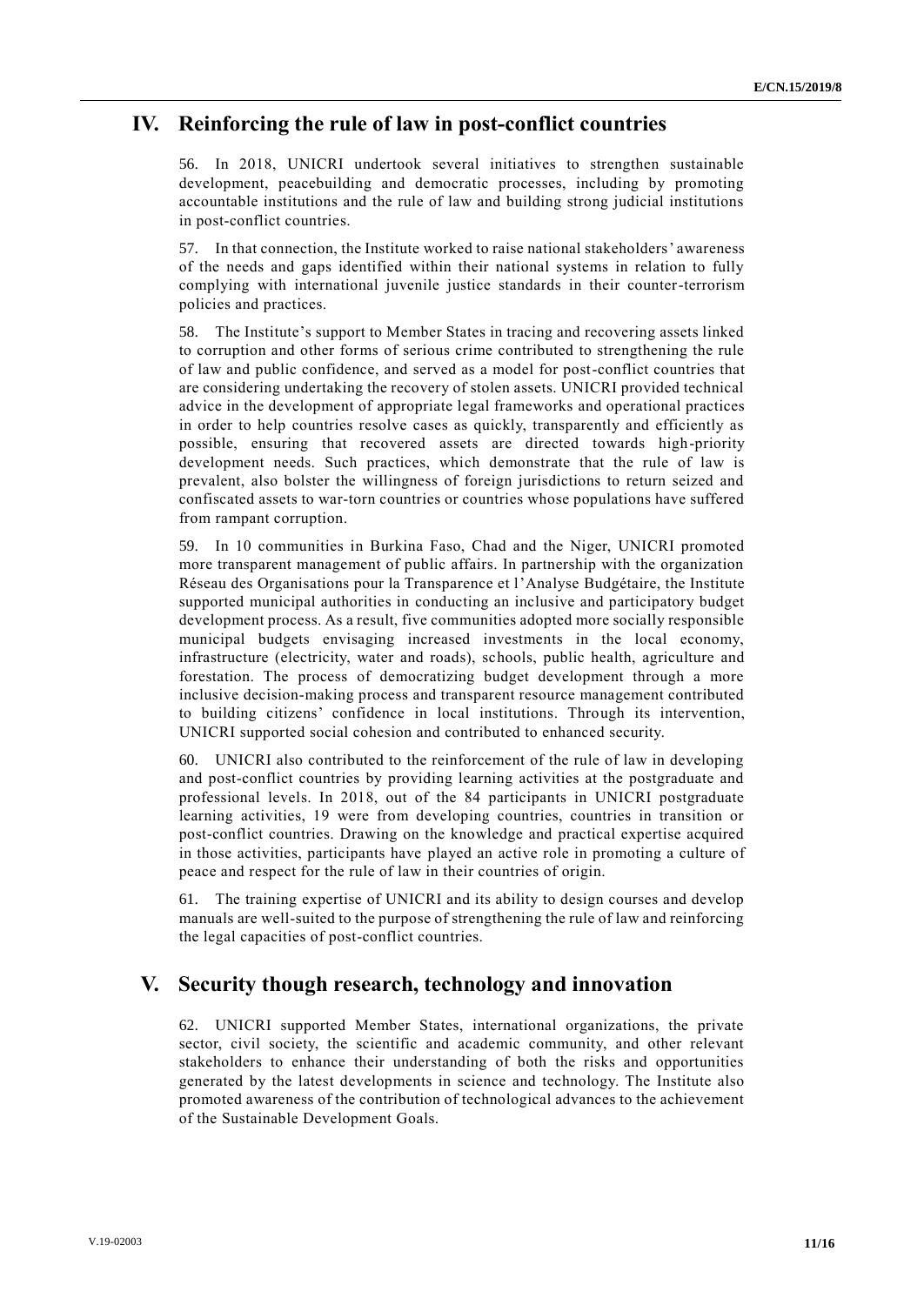### **A. Centre for Artificial Intelligence and Robotics**

63. Following the signing of the host country agreement between UNICRI and the Netherlands on the establishment of the Centre for Artificial Intelligence and Robotics in The Hague, UNICRI undertook a number of initiatives in 2018 to advance the discussion on the governance of robotics and artificial intelligence and to enhance the understanding of the risk-benefit duality of those technologies through improved coordination, information-gathering and dissemination, training, awareness-raising and outreach activities.

64. Among those initiatives was the first global meeting on the risks and benefits of artificial intelligence and robotics for law enforcement, organized jointly with the International Criminal Police Organization (INTERPOL) and held at its Innovation Centre in Singapore. The two-day event brought together 50 participants from 20 countries, including law enforcement officials and partners from the private sector and academia. A report on artificial intelligence and robotics for law enforcement, co-authored by UNICRI and INTERPOL, was also produced as an output of the event.

65. Moreover, UNICRI and the Shanghai Institutes for International Studies jointly hosted the international conference entitled "Artificial Intelligence – Reshaping National Security" in Shanghai, China. During the conference, 30 experts, including representatives of government, the private sector, academia and civil society, discussed important questions related to the challenges and opportunities that artificial intelligence presents to national security, the malicious use of artificial intelligence, the use of artificial intelligence in law enforcement, current geopolitics in relation to artificial intelligence and the dangers of an artificial-intelligence arms race, the importance of strengthening multi-stakeholder cooperation, and the social and economic impact of automation on national security.

66. In addition, an educational session on using artificial intelligence and blockchain technology for good purposes was organized jointly with the T.M.C. Asser Institute – Centre for International and European Law. The event was attended by over 100 participants, including representatives of embassies and ministries based in The Hague.

67. Lastly, a study on the risks and benefits of artificial intelligence and robotics in crime prevention, criminal justice, law enforcement and national security was commenced and a comprehensive matrix of cases in which such technologies were used by law enforcement agencies was under preparation.

### **B. International Network on Biotechnology**

68. Advances in life sciences and biotechnology are enabling new possibilities in research, medicine and industry. Nonetheless, along with the emergence of these new realities, there are safety, security and ethical concerns that point to the need for responsible life science research and innovation. In that context, UNICRI launched the International Network on Biotechnology, which is committed to advancing education and raising awareness about responsible life science research and innovation.

69. In 2018, leading entities such as the Argentine Microbiology Association and the European Molecular Biology Organization joined the network. Efforts were undertaken to expand the network by including partners from strategically important countries such as China, Japan and Switzerland. Those efforts proved to be successful and entities such as Tianjin University (China), the National Defence Medical College Research Institute (Japan) and the Swiss Federal Institute of Technology (Switzerland) also joined the network.

70. Meanwhile, a portal to host and share relevant educational and awareness-raising materials was launched. After conducting a review of those materials, UNICRI updated the portal with improved versions of several resources. Innovative educational resources such as descriptive videos and a virtual tour of a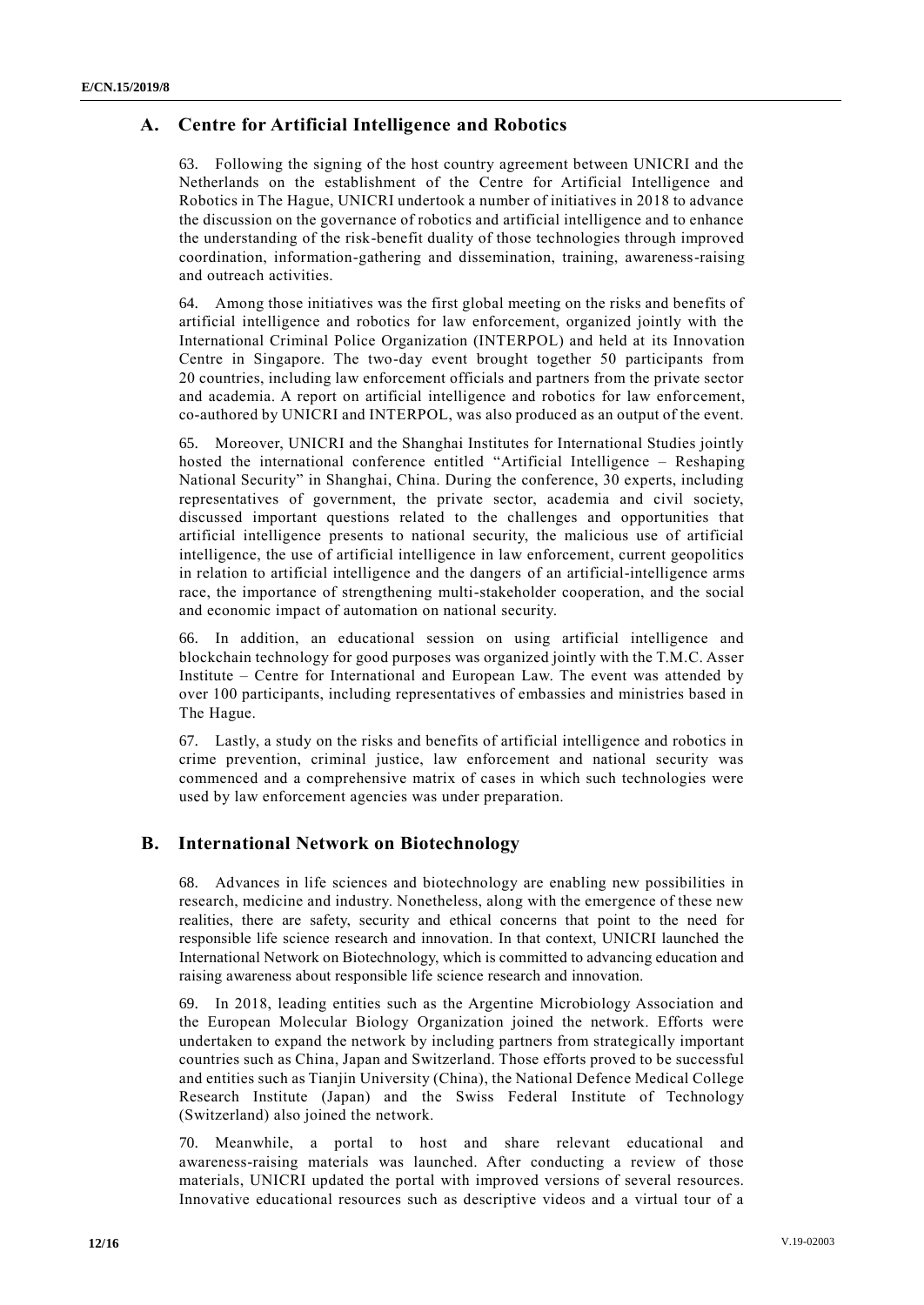biological laboratory highlighting its safety and security features were also finalized and added to the portal. The portal has proved to be a very useful and cost-effective means for sharing knowledge and has been greatly appreciated by the network partners.

#### **C. Security Improvements through Research, Technology and Innovation**

71. In 2018, UNICRI provided continued support to Member States by analysing and enhancing understanding of the global impact of technological changes and the opportunities and challenges presented by such changes. Through the establishment of the cooperation platform Security Improvements through Resear ch, Technology and Innovation, based in Geneva and involving United Nations entities, international organizations, Member States, the private sector, civil society, the scientific and academic community, and other relevant stakeholders, UNICRI completed a series of reports containing risk scenarios on biotechnology and blockchain technology.

72. The first group of risk scenarios describes how exponential advances in biotechnology, the globalization of biological research and the convergence of technological fields are rapidly giving rise to innovative solutions in medicine, agriculture and industry, but at the same time are posing new security challenges such as the hacking of genomic information and the development of infectious agents on the basis of digital sequence information that is openly accessible online.

73. The risk scenarios on blockchain technology illustrate how criminal groups and terrorist networks can deliberately misuse their knowledge of blockchain technology for money-laundering, fraud, including the counterfeiting of electronic payments, and the financing of terrorism.

74. The reports also contain risk scenarios related to supply-chain security in such areas as illegal fishing (in cooperation with INTERPOL), food fraud (in cooperation with the Federal Police and the Federal Office of Consumer Protection and Food Safety of Germany), illicit pesticides (in cooperation with CropLife International), trafficking in precious metals and tax fraud related to fuel smuggling.

75. All of the risk-scenario reports were based on case studies and were validated by experts during meetings organized by UNICRI for that purpose. Using the risk scenarios as a basis, UNICRI plans to engage relevant stakeholders to discuss and report on how technology and innovative solutions could concretely contribute to mitigating the risks associated with the different scenarios. Then, on the basis of those discussions and reports, UNICRI plans to develop strategic recommendations and propose concrete follow-up actions for capacity-building aimed at developing and piloting technology-based countermeasures that match the needs of Member States.

### **VI. Threat response and risk mitigation: security governance**

76. In response to the growing range of multidimensional, cross-cutting and cross-border threats to both the stability of Member States and their populations, UNICRI contributed to the mitigation of national risks with a view to increasing safety and security globally. To that end, the Institute continued to support the development of strategies that identify specific and actionable means of preventing, detecting and responding to a wide variety of risks. Additionally, UNICRI invested in the development and testing of innovative ideas and promoted globally the lessons learned and good practices identified locally.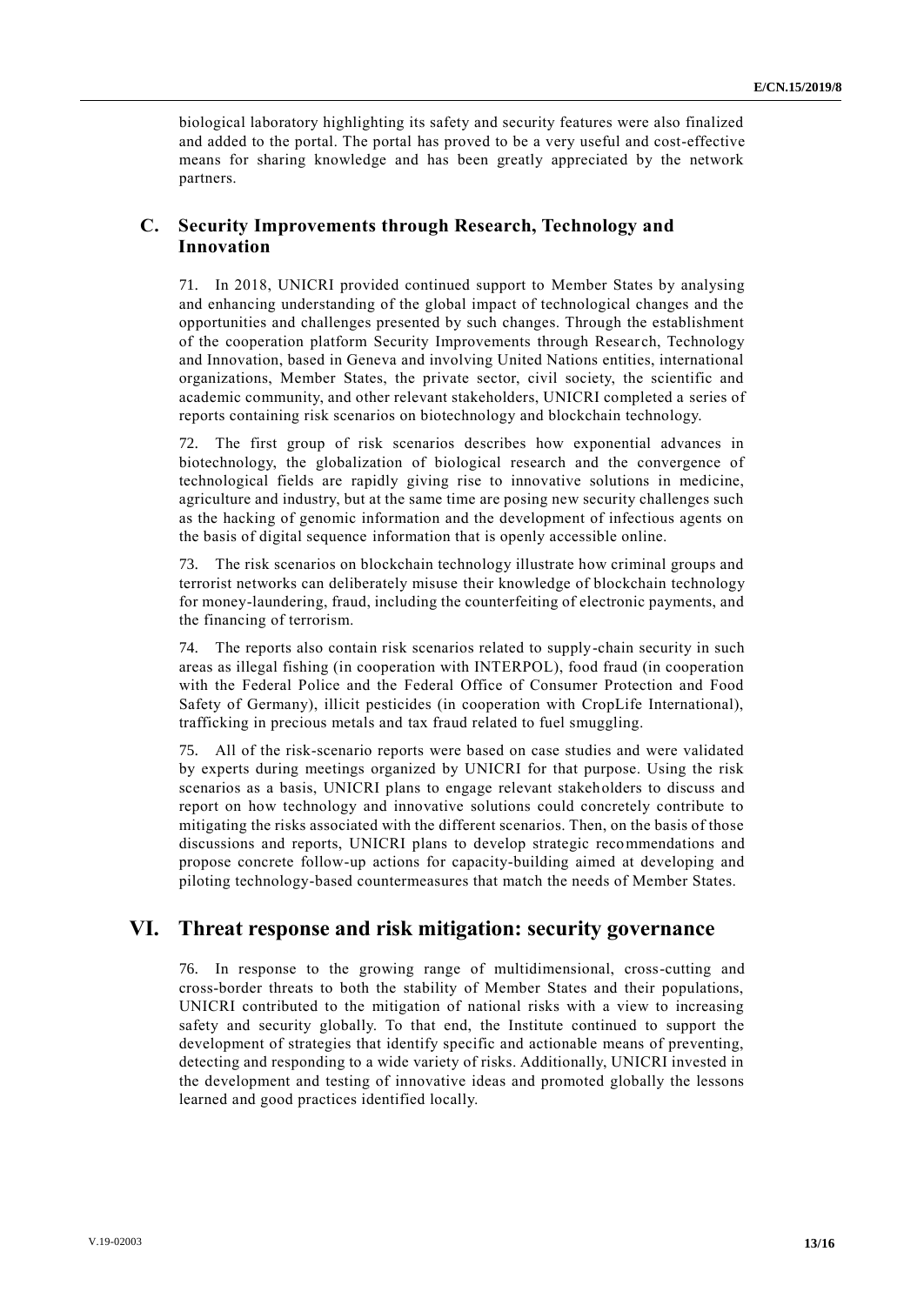### **A. Chemical, biological, radiological and nuclear risk mitigation centres of excellence initiative**

77. The chemical, biological, radiological and nuclear risk mitigation centres of excellence initiative is funded by the European Union and is jointly implemented by UNICRI and the Joint Research Centre of the European Commission. Carried out by means of coherent and effective cooperation at the national, regional and international levels, the initiative was developed with the technical support of relevant national, international and regional organizations.

78. Now in its ninth year of existence, the initiative is well-established and operating smoothly in eight regions around the world, namely the African Atlantic façade, Central Asia, East and Central Africa, the Middle East, the Gulf Cooperation Council countries, North Africa and the Sahel, South-East Asia, and South-Eastern and Eastern Europe. In each of those regions, UNICRI has set up a secretariat that promotes cooperation among countries and facilitates the implementation of initiative-related activities through the work of the UNICRI regional coordinators and national focal points. Through its work in support of the initiative, UNICRI has contributed significantly to increasing the overall effectiveness of international capacity-building efforts and to building stable and sustainable national structures for mitigating chemical, biological, radiological and nuclear risks in its partner countries.

79. In order to facilitate the exchange of knowledge and policies and cooperation and to continue empowering the 61 partner countries of the initiative, UNICRI organized several regional round-table meetings and missions. Preparatory meetings for needs assessments in relation to chemical, biological, radiological and nuclear risk mitigation were held in Ethiopia, Ghana and Rwanda, and risk assessment exercises were conducted in Cameroon and Togo. Benin, Burkina Faso, Mali and Mauritania completed their needs assessment questionnaires. Algeria established an informal national team of experts that implemented awareness-raising workshops throughout the country. Ghana and Kenya shared their experiences in relation to national response plans with the national chemical, biological, radiological and nuclear risk-mitigation team of Malawi during a workshop. UNICRI supported the development of the national chemical, biological, radiological and nuclear risk-mitigation action plans of Ethiopia, Ghana, Liberia, Malawi and Rwanda, the finalization of the national action plans of Afghanistan, Cameroon, the Niger and Uzbekistan, and the national chemical, biological, radiological and nuclear risk protection strategy of North Macedonia.

80. UNICRI supported the drafting of a regional action plan for mitigating chemical, biological, radiological and nuclear risks in the Middle East region. In that connection, cooperation with the Gulf Cooperation Council was strengthened and a four-day training course on chemical, biological, radiological and nuclear risks, involving the participation of more than 40 officials, was delivered jointly by the Gulf Cooperation Council Emergency Management Centre, UNICRI and the European Union. In the Central Asian region, meetings were held to discuss the development of a regional action plan in support of Security Council resolution 1540, and a new regional project to strengthen chemical and biological waste management was launched. Furthermore, UNICRI co-organized a regional radiological detection field exercise named "Lionshield 2018" in Tbilisi involving more than 60 participants, including evaluators and observers from the International Atomic Energy Agency (IAEA), INTERPOL, the United States Department of Energy and the Norwegian Radiation Protection Authority. In addition, UNICRI worked with counterparts in Morocco, Jordan and Georgia to finalize the signing of three implementing partner agreements.

81. UNICRI assisted the United Nations Office for Disarmament Affairs in the organization of a regional workshop, and also assisted the European Union in developing the agenda and content for an expert meeting on the links between terrorism and organized crime. In South-East Asia, UNICRI contributed to the Association of Southeast Asian Nations Regional Forum workshop on chemical,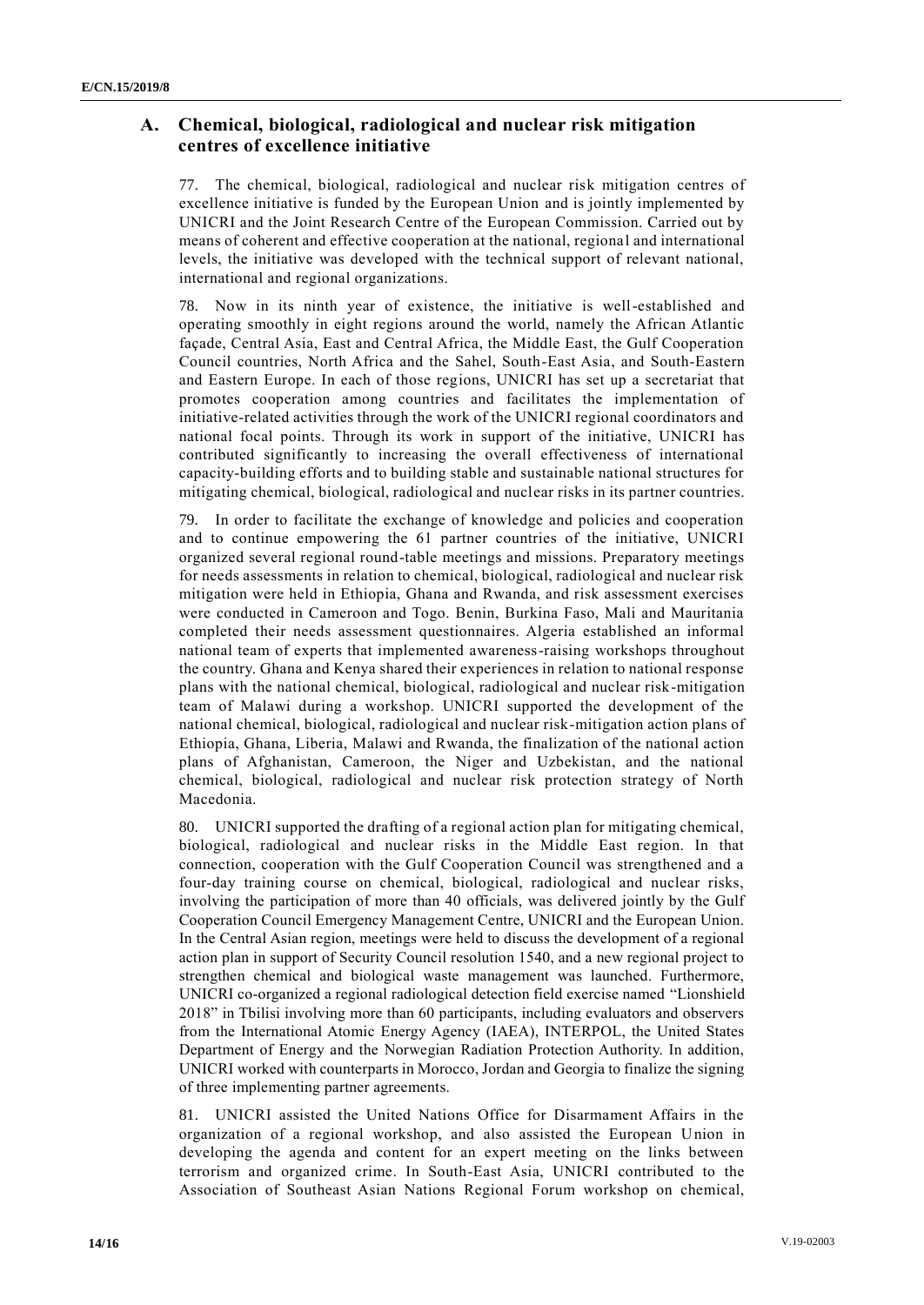biological, radiological and nuclear risk mitigation, co-hosted by the Philippines, Canada and the United States. UNICRI also contributed to enhancing cooperation between countries and partner entities such as the Biological Weapons Convention Implementation Support Unit, Health Canada, IAEA, Japan, the United States Defense Threat Agency, the United States Department of Energy, the United States Federal Bureau of Investigation and the Security Council Committee established pursuant to resolution [1540 \(2004\).](http://undocs.org/S/RES/1540(2004))

#### **B. Tourism security in Central America, Mexico and the Caribbean**

82. During 2018, UNICRI, in cooperation with the Inter-American Committee against Terrorism of the Organization of American States (OAS), provided assistance to more than 15 Member States in Central America and the Caribbean to support the formulation of effective tourism security measures.

83. Efforts in that regard included increasing the professional and technical expertise of public and private security officials of OAS Member States, with a specific focus on building public-private partnerships. To that end, training activities were delivered to representatives of the public and private sectors. The courses were structured to encourage law enforcement officials and other public authorities to coordinate and cooperate with private security managers who work in tourism and recreational facilities.

84. During 2018, integrated tourism security plans were finalized and launched in San José and in Montego Bay, Jamaica, and a final meeting for the approval of the tourism security plan of the Bahamas was held in Nassau.

85. A five-day training course on tourism security was held in Mazatlán, Mexico. During the course, approximately 70 officials from federal and state agencies were trained by seven international experts on issues related to communication, risk management, crisis management, proximity policing, public-private partnerships, major events security and integrated security planning. In addition, three similar training sessions, involving an average of 60 participants and six international experts, were held in Puebla, Mexico, Santo Domingo, Castries and Montego Bay, Jamaica, respectively.

# **VII. Preventing crime by protecting and empowering vulnerable groups**

86. UNICRI works to achieve a context-based understanding of challenges and gaps at the institutional and community levels for the early identification and empowerment of people considered at risk of becoming offenders or victims of crime. During 2018, special attention was given to populations that are more exposed to violence, abuse and exploitation, such as minors, women and people from marginalized communities, in particular in developing, transitioning and post-conflict areas.

87. Efforts in that regard included promoting the use of alternative and diversion measures for juveniles in conflict with the law. In line with international standards and on the basis of the research conducted, UNICRI believes that alternative measures are key to protecting juveniles from the risk of being exposed to and recruited by terrorist and criminal organizations operating within prison settings.

88. In December 2018, UNICRI launched a new research project on the role families could play in preventing and countering drug use among young people. The research is planned to be carried out in three countries of the Mediterranean basin (Middle East and North Africa region) and is expected to assist in identifying what relevant stakeholders consider as essential policy elements in supporting and consolidating the role of families in drug use prevention and recovery. Through the development and use of qualitative research tools and methodologies, the initiative is aimed at determining the difficulties that service providers and institutions experience when